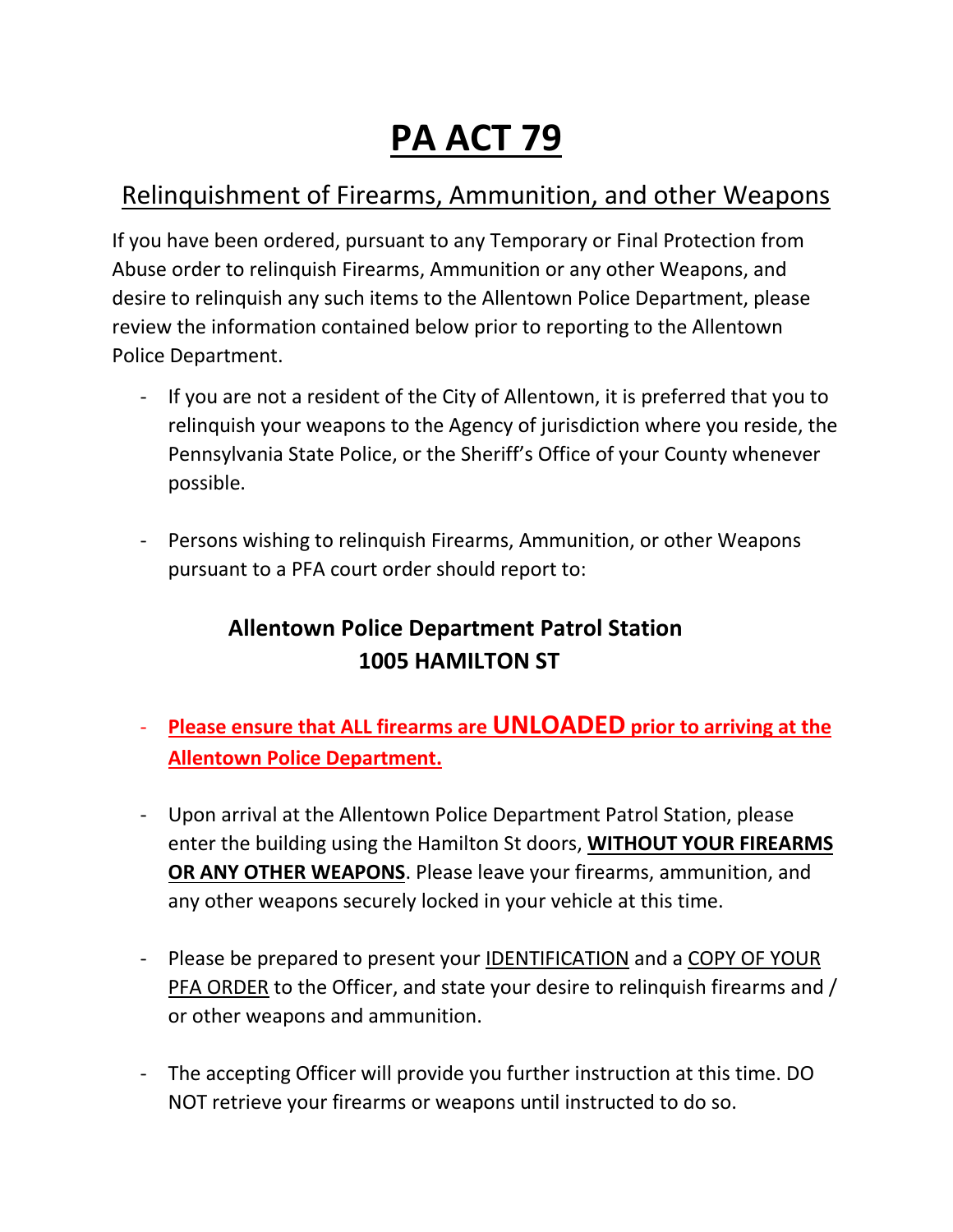# **PA ACT 79**

#### **Return of Relinquished Firearms, Ammunition and other Weapons**

If you relinquished your firearms, ammunition, and / or other weapons to the Allentown Police Department pursuant to a Temporary or Final Protection from Abuse order, you may request return of these items to you provided:

- 1. The Order requiring relinquishment is no longer active.
- 2. You are not a defendant in any other PFA, or any other Order, requiring relinquishment of firearms, ammunition, or other weapons.
- 3. You are not prohibited by State or Federal law from possessing a firearm for any reason.

The form to request return of relinquished items can be obtained in person at the Allentown Police Patrol Station located at 1005 Hamilton st, or printed here using the link below:

#### Replace this text with a link to the Firearm Release Form.

## All returns will be handled by appointment only.

All returns will be handled by the Allentown Police Property and Evidence Unit. To make an appointment for the return of your relinquished items you must contact the Property and Evidence Unit at 610-437-7687.

Please complete Section A only of the Release Request Form prior to your appointment. You must also bring ID. It is also recommended that you bring the Receipt you were issued at the time you relinquished the items.

**A Pennsylvania State Police background check will be performed via the Pennsylvania Instant Check System (PICS) prior to the return of any relinquished item. No relinquished item(s) will be returned without successfully passing a PICS check.**